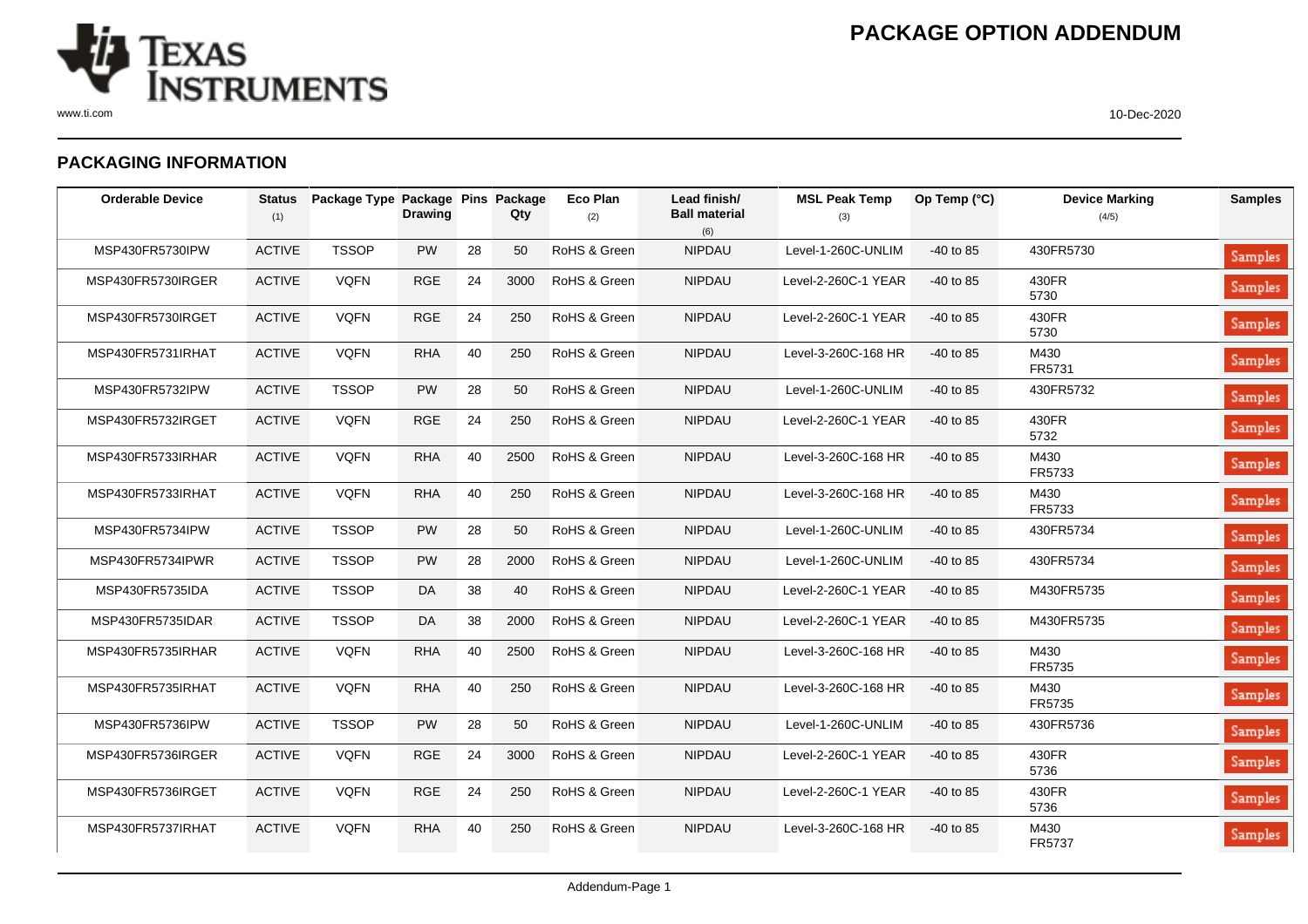

www.ti.com 10-Dec-2020

| <b>Orderable Device</b> | <b>Status</b> | Package Type Package Pins |            |    | Package | Eco Plan     | Lead finish/         | <b>MSL Peak Temp</b> | Op Temp $(^{\circ}C)$ | <b>Device Marking</b> | <b>Samples</b> |
|-------------------------|---------------|---------------------------|------------|----|---------|--------------|----------------------|----------------------|-----------------------|-----------------------|----------------|
|                         | (1)           |                           | Drawing    |    | Qty     | (2)          | <b>Ball material</b> | (3)                  |                       | (4/5)                 |                |
|                         |               |                           |            |    |         |              | (6)                  |                      |                       |                       |                |
| MSP430FR5738IPW         | <b>ACTIVE</b> | <b>TSSOP</b>              | <b>PW</b>  | 28 | 50      | RoHS & Green | <b>NIPDAU</b>        | Level-1-260C-UNLIM   | $-40$ to 85           | 430FR5738             | Samples        |
| MSP430FR5738IPWR        | <b>ACTIVE</b> | <b>TSSOP</b>              | <b>PW</b>  | 28 | 2000    | RoHS & Green | <b>NIPDAU</b>        | Level-1-260C-UNLIM   | $-40$ to 85           | 430FR5738             | Samples        |
| MSP430FR5738IRGER       | <b>ACTIVE</b> | <b>VQFN</b>               | <b>RGE</b> | 24 | 3000    | RoHS & Green | <b>NIPDAU</b>        | Level-2-260C-1 YEAR  | $-40$ to 85           | 430FR<br>5738         | Samples        |
| MSP430FR5738IRGET       | <b>ACTIVE</b> | <b>VQFN</b>               | <b>RGE</b> | 24 | 250     | RoHS & Green | <b>NIPDAU</b>        | Level-2-260C-1 YEAR  | $-40$ to 85           | 430FR<br>5738         | Samples        |
| MSP430FR5738IYQDR       | <b>ACTIVE</b> | <b>DSBGA</b>              | <b>YQD</b> | 24 | 3000    | RoHS & Green | <b>SNAGCU</b>        | Level-1-260C-UNLIM   | $-40$ to 85           | 430FR5738             | Samples        |
| MSP430FR5738IYQDT       | <b>ACTIVE</b> | <b>DSBGA</b>              | <b>YQD</b> | 24 | 250     | RoHS & Green | SNAGCU               | Level-1-260C-UNLIM   | $-40$ to 85           | 430FR5738             | Samples        |
| MSP430FR5739IDA         | <b>ACTIVE</b> | <b>TSSOP</b>              | DA         | 38 | 40      | RoHS & Green | <b>NIPDAU</b>        | Level-2-260C-1 YEAR  | $-40$ to 85           | M430FR5739            | Samples        |
| MSP430FR5739IDAR        | <b>ACTIVE</b> | <b>TSSOP</b>              | <b>DA</b>  | 38 | 2000    | RoHS & Green | <b>NIPDAU</b>        | Level-2-260C-1 YEAR  | $-40$ to 85           | M430FR5739            | Samples        |
| MSP430FR5739IRHAR       | <b>ACTIVE</b> | <b>VQFN</b>               | <b>RHA</b> | 40 | 2500    | RoHS & Green | <b>NIPDAU</b>        | Level-3-260C-168 HR  | $-40$ to 85           | M430<br>FR5739        | Samples        |
| MSP430FR5739IRHAT       | <b>ACTIVE</b> | <b>VQFN</b>               | <b>RHA</b> | 40 | 250     | RoHS & Green | <b>NIPDAU</b>        | Level-3-260C-168 HR  | $-40$ to 85           | M430<br>FR5739        | Samples        |

**(1)** The marketing status values are defined as follows:

**ACTIVE:** Product device recommended for new designs.

**LIFEBUY:** TI has announced that the device will be discontinued, and a lifetime-buy period is in effect.

**NRND:** Not recommended for new designs. Device is in production to support existing customers, but TI does not recommend using this part in a new design.

**PREVIEW:** Device has been announced but is not in production. Samples may or may not be available.

**OBSOLETE:** TI has discontinued the production of the device.

<sup>(2)</sup> RoHS: TI defines "RoHS" to mean semiconductor products that are compliant with the current EU RoHS requirements for all 10 RoHS substances, including the requirement that RoHS substance do not exceed 0.1% by weight in homogeneous materials. Where designed to be soldered at high temperatures, "RoHS" products are suitable for use in specified lead-free processes. TI may reference these types of products as "Pb-Free".

**RoHS Exempt:** TI defines "RoHS Exempt" to mean products that contain lead but are compliant with EU RoHS pursuant to a specific EU RoHS exemption.

Green: TI defines "Green" to mean the content of Chlorine (CI) and Bromine (Br) based flame retardants meet JS709B low halogen requirements of <=1000ppm threshold. Antimony trioxide based flame retardants must also meet the <=1000ppm threshold requirement.

**(3)** MSL, Peak Temp. - The Moisture Sensitivity Level rating according to the JEDEC industry standard classifications, and peak solder temperature.

**(4)** There may be additional marking, which relates to the logo, the lot trace code information, or the environmental category on the device.